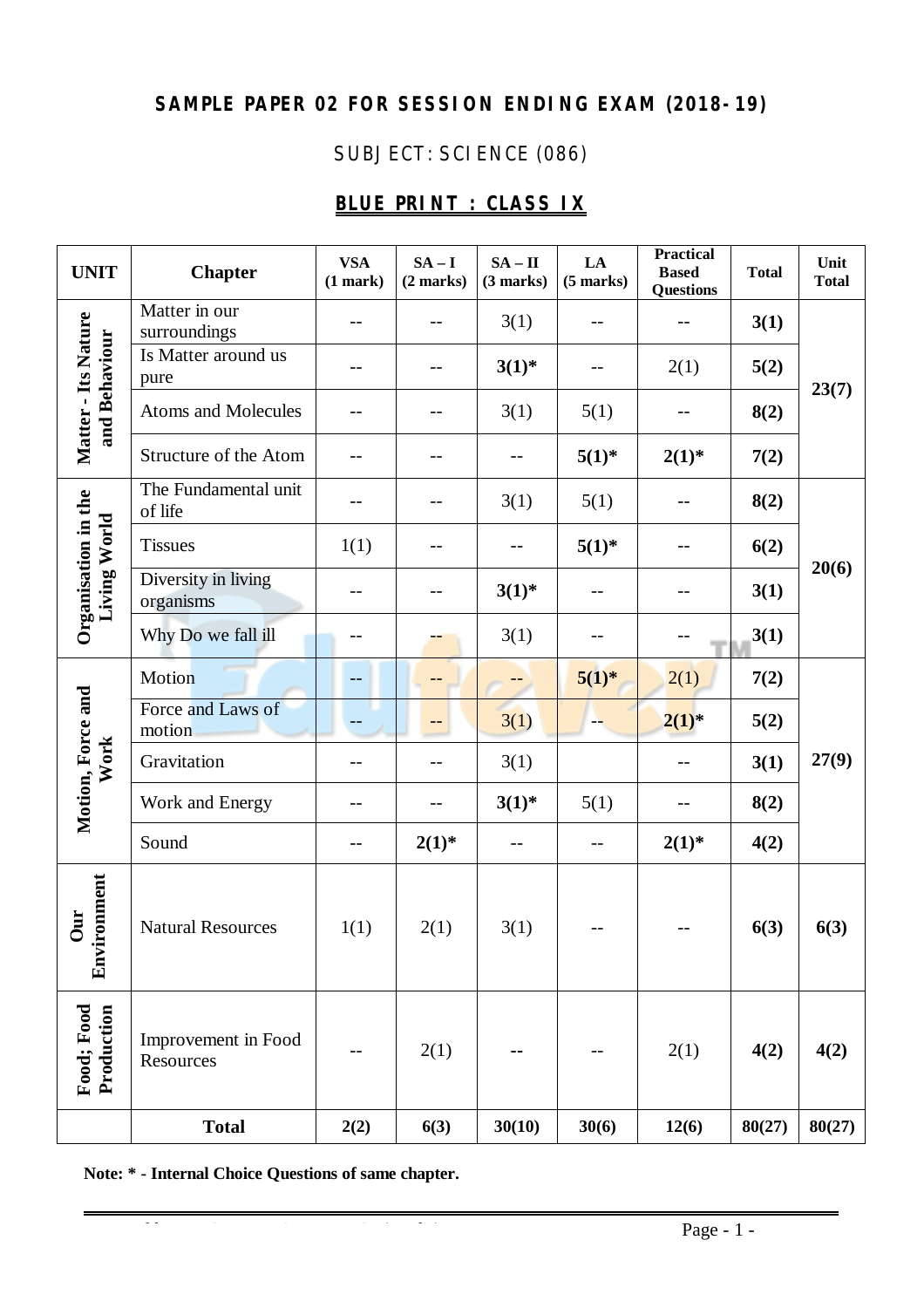#### **SAMPLE PAPER 02 FOR SESSION ENDING EXAM (2018-19)**

#### **SUBJECT: SCIENCE MAX. MARKS : 80**

# **CLASS : IX DURATION : 3 HRS**

тм

#### **General Instructions:**

- 1. The question paper comprises of five sections A, B, C, D and E. You are to attempt all the sections.
- 2. All questions are compulsory.
- 3. Internal choice is given in sections B, C, D and E.
- 4. Question numbers 1 and 2 in **Section-A** are one mark questions. They are to be answered in one word or in one sentence.
- 5. Question numbers 3 to 5 in **Section- B** are two marks questions. These are to be answered in about 30 words each.
- 6. Question numbers 6 to 15 in **Section-C** are three marks questions. These are to be answered in about 50 words each.
- 7. Question numbers 16 to 21 in **Section-D** are 5 marks questions. These are to be answered in about 70 words each.
- 8. Question numbers 22 to 27 in **Section- E** are based on practical skills. Each question is a two marks question. These are to be answered in brief.

# **SECTION – A**

- **1.** Name the term which is used for the following:
	- (i) The left and right halves of the body have the same design.
	- (ii) The animal tissue differentiate from the three embryonic germ layers.
- **2.** What would happen if carbon dioxide content of the atmosphere increases?

# **SECTION – B**

- **3.** What is biological fixation? How is it different from nitrification? Give an example of organism involved in each of these.
- **4.** (a) Sound is produced when your school bell is struck with a hammer. Why? (b) Which characteristic of sound helps to identify your friend by his voice while sitting with others in a dark room?

#### **OR**

Define wavelength and relate it with frequency of sound and its velocity.

**5.** Where is ozone layer found in atmosphere? What is its importance? Write the harmful effects of UV rays?

# **SECTION – C**

- **6.** A student lifts an object in the upward direction. In doing so, he applies the force on the object in the upward direction and displaces it in that direction: (However, the force of gravity is also acting on the object.)
	- (a) State the direction in which force of gravity is acting on it.
	- (b) Which one of these forces is doing positive work? Give reason.
	- (c) Which one of these forces is doing negative work? Give reason.

#### **OR**

(a) Define kinetic energy.

(b) The masses of scooter and bike are in the ratio of 2 : 3, but both are moving with the same speed of 108 km/h. Compute the ratio of their kinetic energy.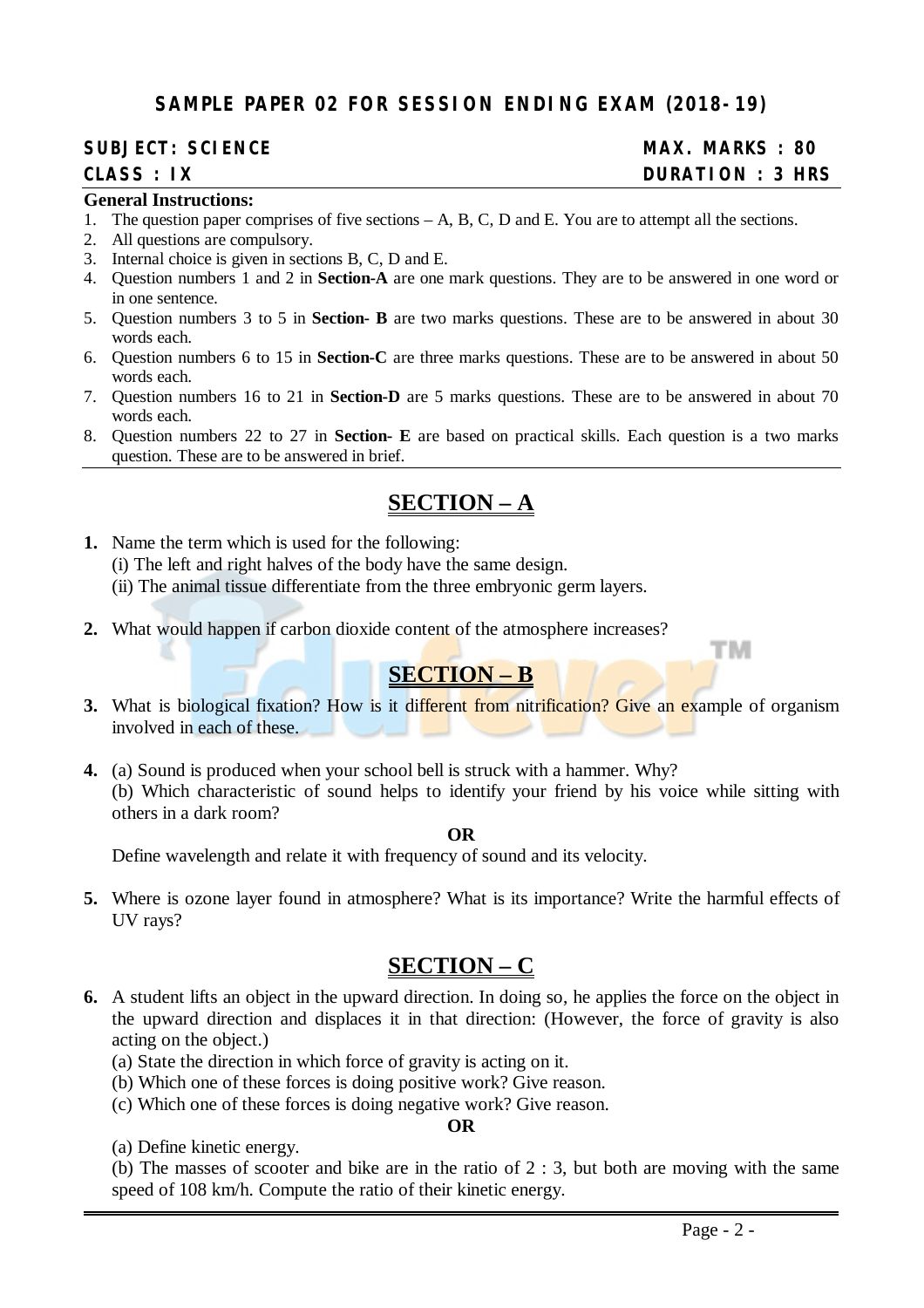- **7.** Define weeding. Name some common tools used for weeding.
- **8.** Give reasons:
	- (a) A karate player suddenly reduces the speed of his hand while hitting an ice slab.
	- (b) Glass ware are covered with paper and straw while transportation.
- **9.** (a) Define matter and write its three states.
	- (b) Explain how these states of matter arise due to variation in the characteristics of the particles.

**OR**

Define the following terms: (a) Latent heat of fusion. (b) Melting point. (c) Fusion.

- **10.** Define solubility. How does solubility. How does solubility of a solid in water change with temperature?
- **11.** (a) Define atomic mass unit.
	- (b) Distinguish between molecular mass and molar mass.
	- (c) Give an example of (i) diatomic, and (ii) triatomic molecule of compounds.
- **12.** Define the following terms: Protoplasm, cytoplasm, nucleoplasm
- **13.** Write the name used for the following:
	- (a) Plants which bear naked seeds.
	- (b) Animals which have pseudocoelom.

(c) Animals which maintain a certain body temperature over a wide range of temperature in the environment.

#### **OR**

- (a) List any two main characteristics of protochordates.
- (b) In which class would you place any organism which has-
- (i) four chambered heart and lay eggs.
- (ii) skeletons made of both bones and cartilage and are cold-blooded.
- 14. State universal law of gravitation. The gravitational force between two objects is 100 N. How should the distance between the objects be changed so that the force between them becomes 50N?
- **15.** (a) What are communicable diseases?
	- (b) What are common methods of transmission of diseases?

# **SECTION – D**

**16.** (a) Calculate the number of oxygen atoms in  $0.10$  mole of  $\text{Na}_2\text{CO}_3.10\text{H}_2\text{O}$ .

(b) If one mole of sulphur weighs 32 grams, what is the mass (in grams) of 1 atom of sulphur?

(c) Identify the correct formula for ammonium sulphate from the following formula:

 $(NH_4)(SO_4)_3$ ,  $(NH_4)_2SO_4$ ,  $NH_4(SO_4)_2$ 

**17.** How were cathode rays produced using a discharge tube? Give four properties of cathode rays. Why does  $e/m$  ratio of negatively charged particles remain constant for all gases? Draw a neat and labelled diagram of a cathode ray tube.

#### **OR**

- (a) What are the postulates of Bohr's model of an atom?
- (b) Show diagrammatically the electron distributions in Sodium, Lithium and Aluminium atoms.

тм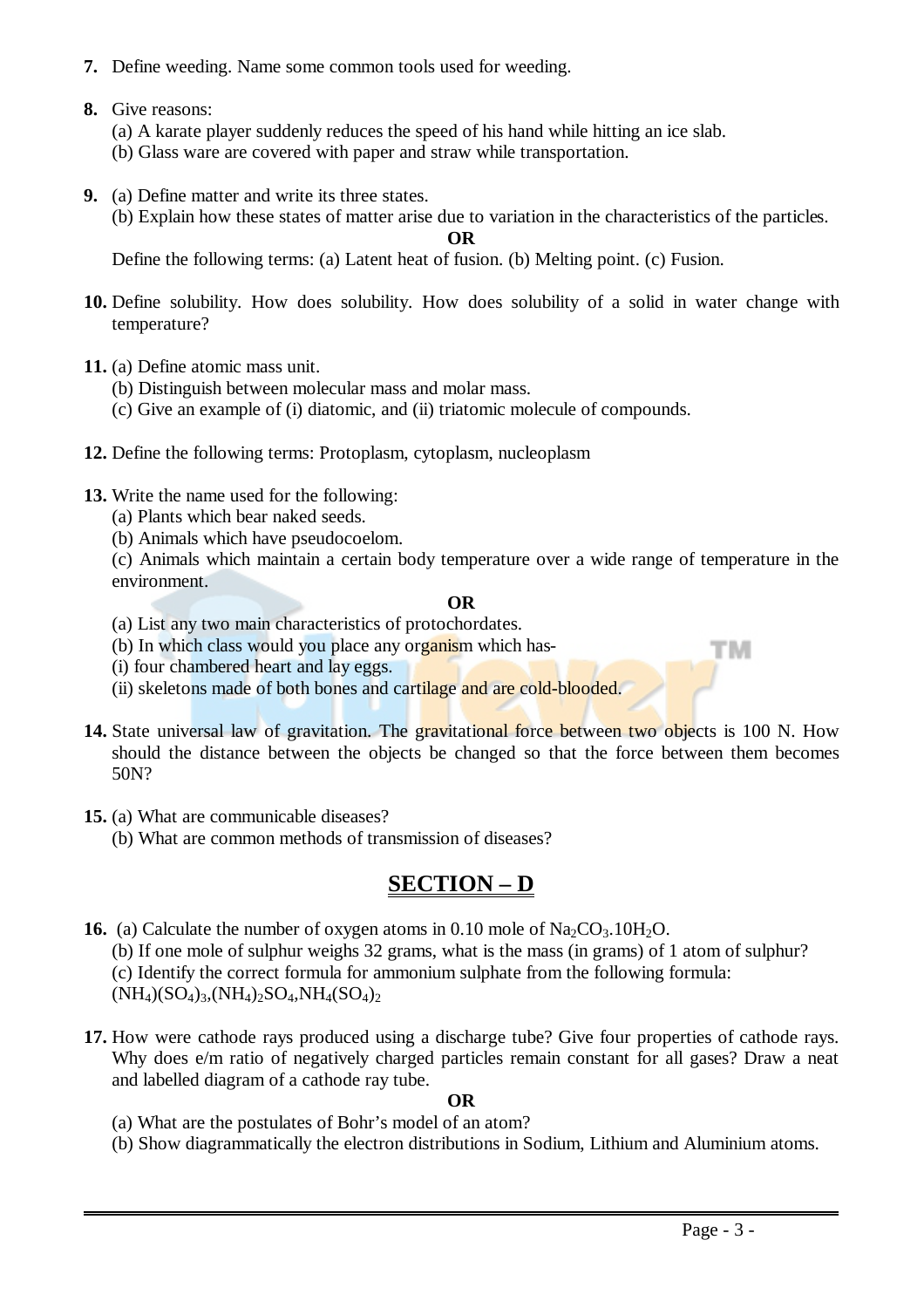**18.** (a) Define 1 kWh.

(b) A crane is lifting a body to a height h in time t. Find the relation between the power of crane to the speed at which it is lifting the object.

(c) If an electric iron of 1600 W is used for 45 minutes everyday, find the electric energy consumed in the month of March.

**19.** Given below is a diagrammatic sketch of a certain generalised cell.

(a) Name the parts numbered as 1 to 8.

- (b) Is it a plant cell or an animal cell? Give two reasons in support of your answer.
- (c) Give the functions of parts marked as 1, 6 and 8.



**20.** Draw velocity time graph for a body that has initial velocity 'u' and is moving with uniform acceleration 'a'. Use it to derive  $v = u + at$ ;  $s = ut + \frac{1}{2}$ at<sup>2</sup>, and  $v^2 = u^2 + 2as$ TМ 2

**OR**

The velocity-time graph of a particle of mass 50 g moving in a definite direction is shown in the following figure. Answer the questions based on this figure.

- (a) What is the velocity of the particle at point 'A'?
- (b) Find the momentum of the particle at time  $t = 4$  s.
- (c) What does the slope of a graph represent?
- (d) Calculate the distance travelled in 4 seconds.



**21.** Based upon cell shape, cell wall and intercellular spaces, prepare a comparative study table between parenchyma, collenchyma and sclerenchyma. Which of these tissues is dead.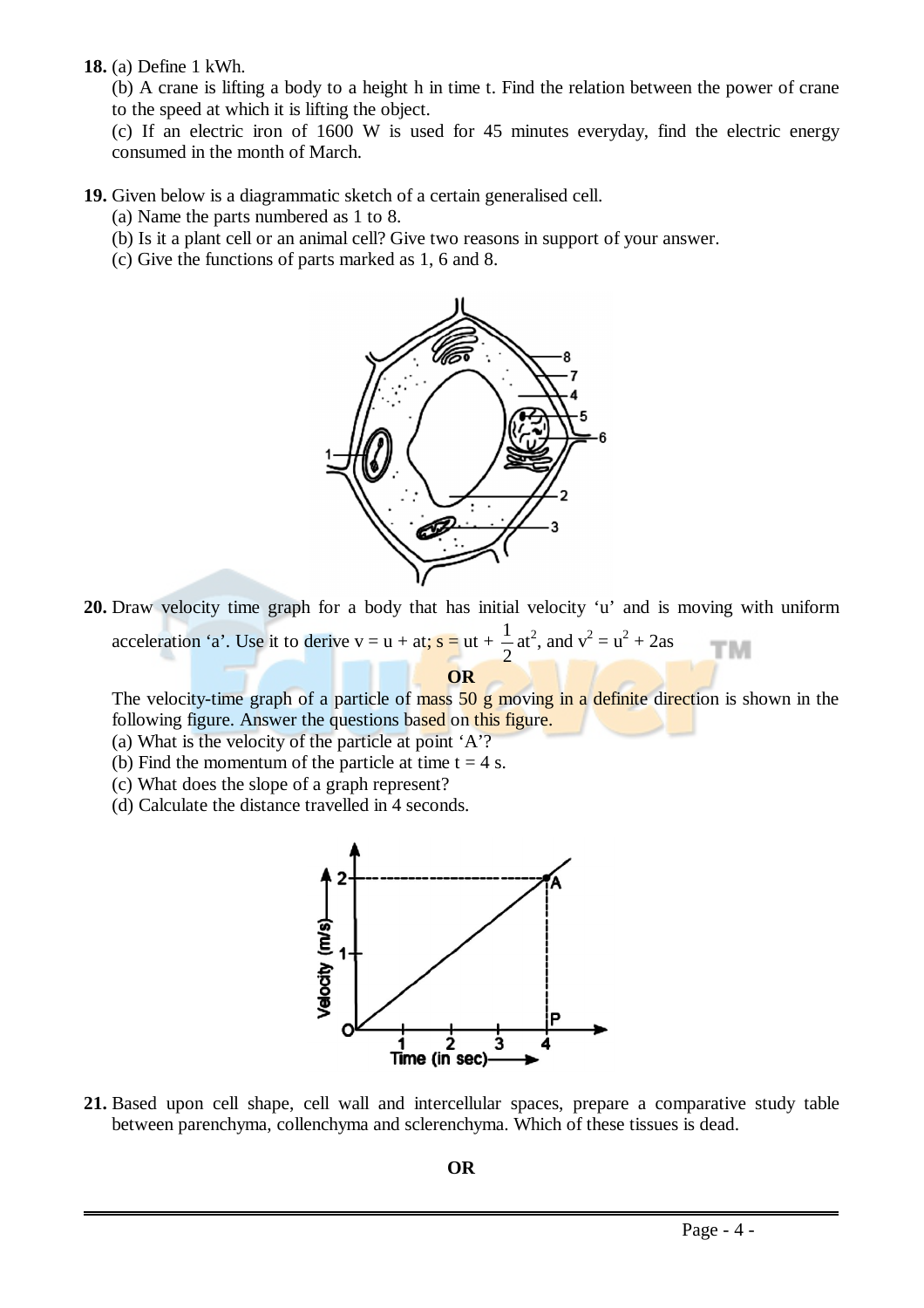Answer the followings:

- (a) Name the constituents of phloem tissues.
- (b) Write the specific function of cardiac muscle.
- (c) State two differences between tendon and ligament.
- (d) Name the tissue that:
	- (i) forms inner lining of our mouth.
	- (ii) forms soft parts of leaf, stem, root and fruit.
- (e) Write two functions of adipose tissues.

# **SECTION – E**

**22.** Two children stand on two separate carts as shown in the figure.



Each has a bag full of sand or some other heavy object. Let one child throws the bag to the other who catches it.

Does each of them receive an instantaneous reaction as a result of throwing the sand bag (action)? How do you observe that? 'N

Why are skateboards not used in this case?

**OR**

During arm wrestling, participants put their arms on the table, and wrestle with the palms. If the force exerted by both the players is equal,

- (a) Where are balanced forces acting?
- (b) Where is the action reaction pair acting?
- **23.** (i) Arrange the following substances in increasing order of force of attraction between the particles: (a) water (b) hydrogen (c) sand (ii) Why does the temperature remain constant at the melting point?
- **24.** Which of the two would be chemically more reactive; element 'X' of atomic number 18 or element 'Z' of atomic number 16 and why?

**OR**

Composition of the nuclei of two atomic species A and B are given as under:

| Elements       | K |
|----------------|---|
| <b>Protons</b> |   |
| Neutrons       |   |
|                |   |

- (a) What are the mass numbers of A and B?
- (b) How are they related to each other?
- **25.** In a discus throw sports event, the athlete begin in a circular motion and then releases it. Why does it move in a straight line after releasing?